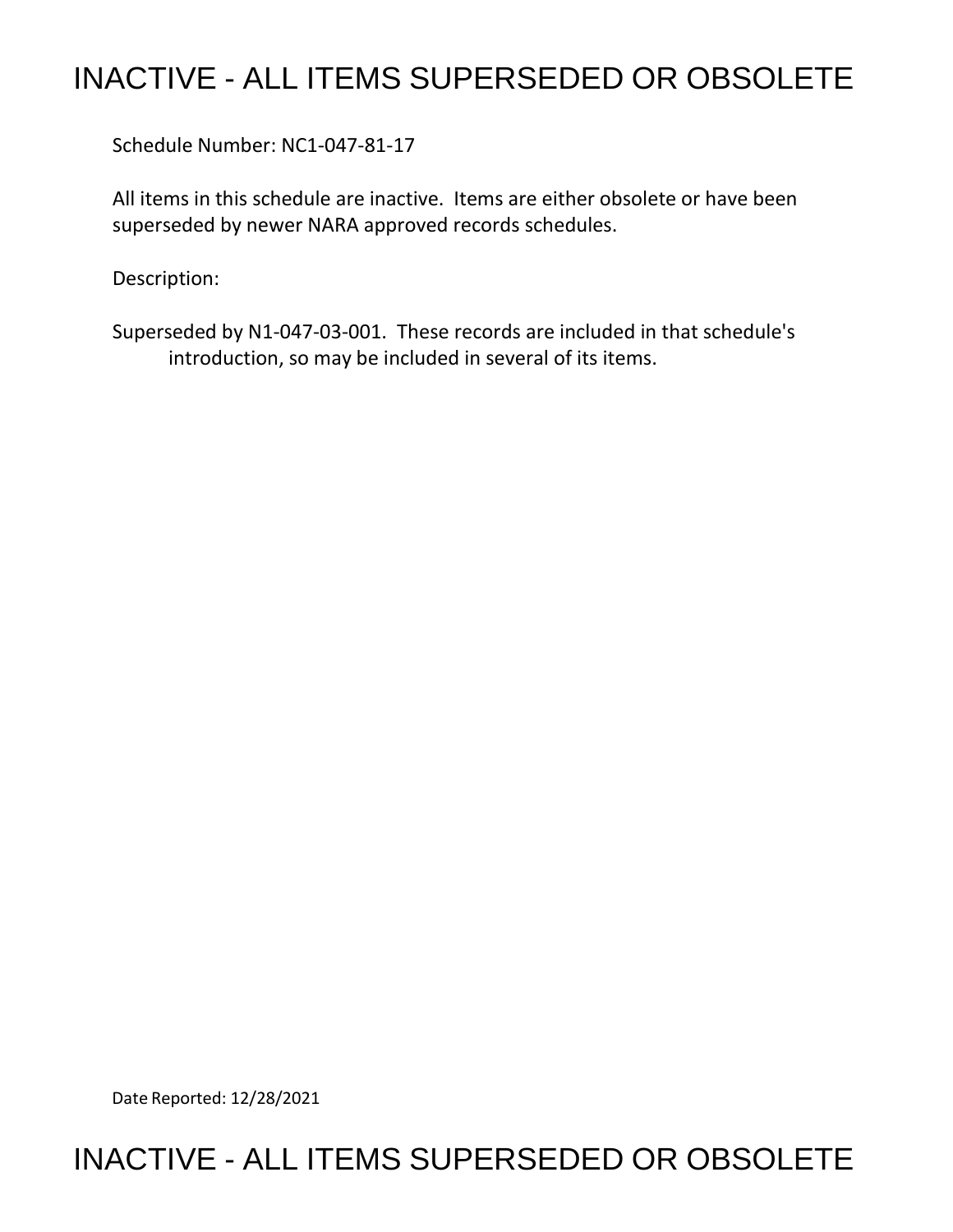|                                                                                     |                                                                                                                                                                                                                                                                                                                                                                                                                                                                                                                                                                                                                                                                                                                                                                                                                                                                                                                                                                                                                                 | . LEAVE BLANK  |                                                                                                                                             |                                                                                            |                                       |  |
|-------------------------------------------------------------------------------------|---------------------------------------------------------------------------------------------------------------------------------------------------------------------------------------------------------------------------------------------------------------------------------------------------------------------------------------------------------------------------------------------------------------------------------------------------------------------------------------------------------------------------------------------------------------------------------------------------------------------------------------------------------------------------------------------------------------------------------------------------------------------------------------------------------------------------------------------------------------------------------------------------------------------------------------------------------------------------------------------------------------------------------|----------------|---------------------------------------------------------------------------------------------------------------------------------------------|--------------------------------------------------------------------------------------------|---------------------------------------|--|
|                                                                                     | REQUEST FOR RECORDS DISPOSITION AUTHORITY<br>(See Instructions on reverse)                                                                                                                                                                                                                                                                                                                                                                                                                                                                                                                                                                                                                                                                                                                                                                                                                                                                                                                                                      |                |                                                                                                                                             |                                                                                            |                                       |  |
|                                                                                     |                                                                                                                                                                                                                                                                                                                                                                                                                                                                                                                                                                                                                                                                                                                                                                                                                                                                                                                                                                                                                                 |                | ON BOL                                                                                                                                      |                                                                                            |                                       |  |
|                                                                                     |                                                                                                                                                                                                                                                                                                                                                                                                                                                                                                                                                                                                                                                                                                                                                                                                                                                                                                                                                                                                                                 |                | $NC1 - 47 - 81 - 17$                                                                                                                        |                                                                                            |                                       |  |
|                                                                                     | TO GENERAL SERVICES ADMINISTRATION,                                                                                                                                                                                                                                                                                                                                                                                                                                                                                                                                                                                                                                                                                                                                                                                                                                                                                                                                                                                             |                |                                                                                                                                             |                                                                                            |                                       |  |
| NATIONAL ARCHIVES AND RECORDS SERVICE, WASHINGTON, DC 20408<br>DATE RECEIVED        |                                                                                                                                                                                                                                                                                                                                                                                                                                                                                                                                                                                                                                                                                                                                                                                                                                                                                                                                                                                                                                 |                |                                                                                                                                             |                                                                                            |                                       |  |
|                                                                                     | 1 FROM (AGENCY OR ESTABLISHMENT)                                                                                                                                                                                                                                                                                                                                                                                                                                                                                                                                                                                                                                                                                                                                                                                                                                                                                                                                                                                                |                | June 2, 1981                                                                                                                                |                                                                                            |                                       |  |
| HHS<br>2 MAJOR SUBDIVISION                                                          |                                                                                                                                                                                                                                                                                                                                                                                                                                                                                                                                                                                                                                                                                                                                                                                                                                                                                                                                                                                                                                 |                | NOTIFICATION TO AGENCY                                                                                                                      |                                                                                            |                                       |  |
| SSA                                                                                 |                                                                                                                                                                                                                                                                                                                                                                                                                                                                                                                                                                                                                                                                                                                                                                                                                                                                                                                                                                                                                                 |                | In accordance with the provisions of 44 U.S.C. 3303a the disposal re-<br>quest, including amendments, is approved except for items that may |                                                                                            |                                       |  |
| 3 MINOR SUBDIVISION                                                                 |                                                                                                                                                                                                                                                                                                                                                                                                                                                                                                                                                                                                                                                                                                                                                                                                                                                                                                                                                                                                                                 |                | be stamped "disposal not approved" or "withdrawn" in column 10                                                                              |                                                                                            |                                       |  |
| Office of Hearings and Appeals<br>4 NAME OF PERSON WITH WHOM TO CONFER<br>5 TEL EXT |                                                                                                                                                                                                                                                                                                                                                                                                                                                                                                                                                                                                                                                                                                                                                                                                                                                                                                                                                                                                                                 |                | $9 - 8 - 8$                                                                                                                                 | Ward Wel.                                                                                  |                                       |  |
|                                                                                     | Ernest P. Lardieri                                                                                                                                                                                                                                                                                                                                                                                                                                                                                                                                                                                                                                                                                                                                                                                                                                                                                                                                                                                                              | 594-5770       |                                                                                                                                             |                                                                                            |                                       |  |
|                                                                                     | 6 CERTIFICATE OF AGENCY REPRESENTATIVE                                                                                                                                                                                                                                                                                                                                                                                                                                                                                                                                                                                                                                                                                                                                                                                                                                                                                                                                                                                          |                |                                                                                                                                             |                                                                                            |                                       |  |
| lx l                                                                                | that the records proposed for disposal in this Request of $\frac{H}{2}$ page(s) are not now needed for the business of<br>this agency or will not be needed after the retention periods specified<br>A Request for immediate disposal<br><b>B</b> Request for disposal after a specified period of time or request for permanent<br>retention                                                                                                                                                                                                                                                                                                                                                                                                                                                                                                                                                                                                                                                                                   |                |                                                                                                                                             |                                                                                            |                                       |  |
| C DATE                                                                              | D SIGNATURE OF AGENCY BEPAESEATATIVE                                                                                                                                                                                                                                                                                                                                                                                                                                                                                                                                                                                                                                                                                                                                                                                                                                                                                                                                                                                            | <b>E</b> TITLE |                                                                                                                                             |                                                                                            |                                       |  |
| 6/29/31                                                                             |                                                                                                                                                                                                                                                                                                                                                                                                                                                                                                                                                                                                                                                                                                                                                                                                                                                                                                                                                                                                                                 |                | Department Records Management Officer                                                                                                       |                                                                                            |                                       |  |
|                                                                                     |                                                                                                                                                                                                                                                                                                                                                                                                                                                                                                                                                                                                                                                                                                                                                                                                                                                                                                                                                                                                                                 |                |                                                                                                                                             |                                                                                            |                                       |  |
| 7<br><b>ITEM NO</b>                                                                 | <b>8 DESCRIPTION OF ITEM</b><br>(With Inclusive Dates or Retention Periods)                                                                                                                                                                                                                                                                                                                                                                                                                                                                                                                                                                                                                                                                                                                                                                                                                                                                                                                                                     |                |                                                                                                                                             | SAMPLE OR<br>JOB NO                                                                        | 10<br><b>ACTION TAKEN</b>             |  |
|                                                                                     | Records Retention and Disposal Schedule<br>Headquarters Hearings and Appeals Files                                                                                                                                                                                                                                                                                                                                                                                                                                                                                                                                                                                                                                                                                                                                                                                                                                                                                                                                              |                |                                                                                                                                             |                                                                                            |                                       |  |
| А.                                                                                  | Recordings of Claimant Hearings                                                                                                                                                                                                                                                                                                                                                                                                                                                                                                                                                                                                                                                                                                                                                                                                                                                                                                                                                                                                 |                |                                                                                                                                             |                                                                                            |                                       |  |
|                                                                                     | These are verbatim recordings of hearings held by adminis-<br>trative law judges (ALJ) of the Office of Hearings and<br>Appeals (OHA). These are initially recorded on cassettes<br>by hearing offices and rerecorded on master tape reels by<br>OHA Central Offices. The hearings result when a claimant<br>for social security benefits appeals SSA's initial decision<br>to deny him/her such benefits. The tape recording records<br>are used by the ALJ, along with documentary materials, in<br>deciding whether to grant or deny benefits to the claimant.<br>The records constitute legal evidence upon which the ALJ's<br>decision is based. They are retained for the following<br>reasons:<br>In the event that the ALJ denies benefits to the<br>claimant, the claimant may request review of the ALJ's<br>decision by OHA's Appeals Council. The tape hearing<br>records are retained for review by the Appeals Council so<br>that they can determine whether the ALJ's decision was<br>justified by the evidence. |                |                                                                                                                                             |                                                                                            | $NC1-47-78+1$                         |  |
| $115 - 107$                                                                         | Closed Cut: 9-11-81: 2.7-1<br>Copy to Agency & NNF                                                                                                                                                                                                                                                                                                                                                                                                                                                                                                                                                                                                                                                                                                                                                                                                                                                                                                                                                                              |                |                                                                                                                                             | <b>STANDARD FORM 115</b><br>Revised April, 1975<br>Administration<br>FPMR (41 CFR) 101-114 | <b>Prescribed by General Services</b> |  |

NO ADC MALESSITY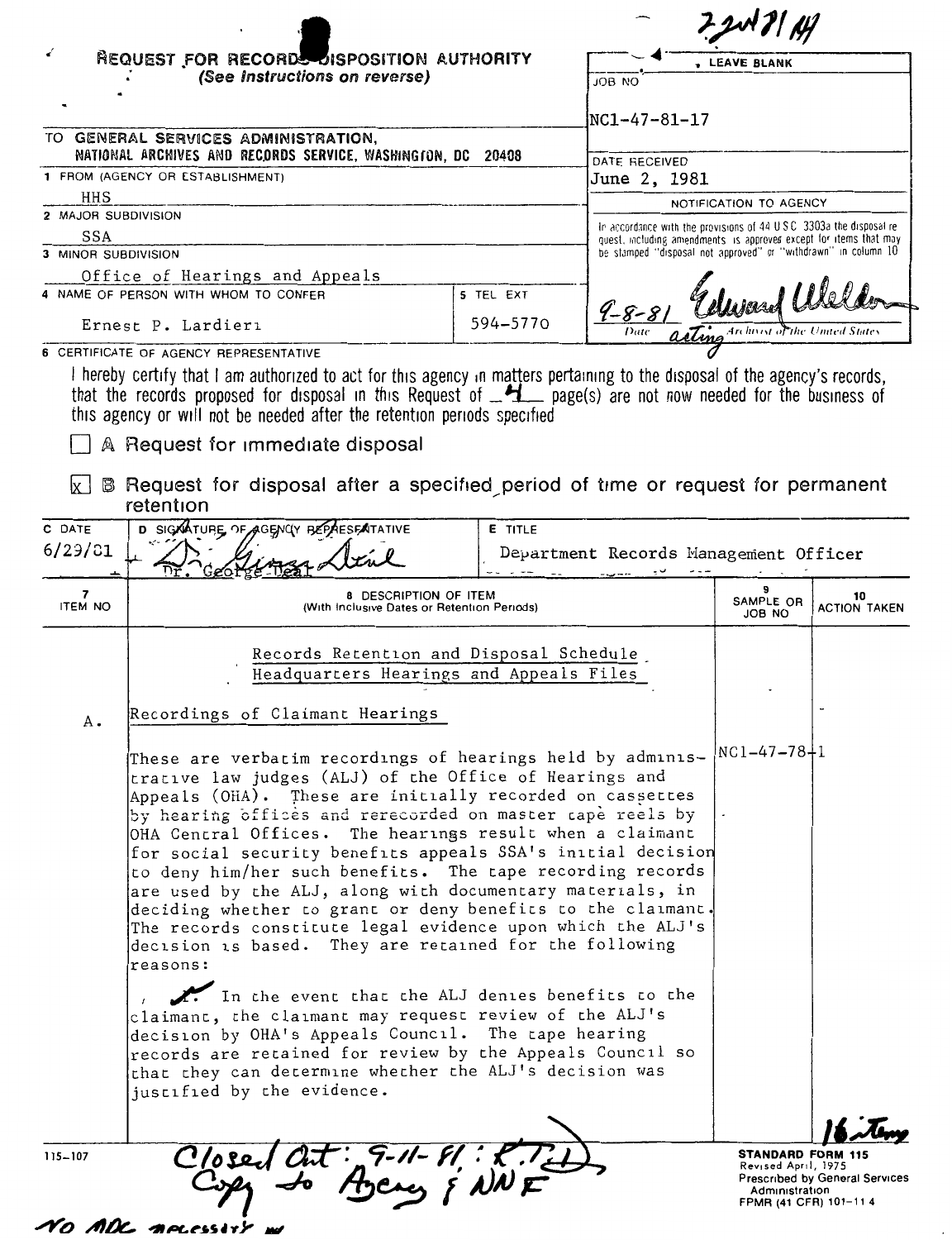| JOB NO<br><b>Request for Records Disposition Authority-Continuation</b> |           |          |                                                                                                                                                                                                                                                                                                                                                                                                                                                                                                                                                                                                                                                                                                                                                                                                                                                                                                                                                                                                         | $P A^c = QF$<br>2 |                          |                           |
|-------------------------------------------------------------------------|-----------|----------|---------------------------------------------------------------------------------------------------------------------------------------------------------------------------------------------------------------------------------------------------------------------------------------------------------------------------------------------------------------------------------------------------------------------------------------------------------------------------------------------------------------------------------------------------------------------------------------------------------------------------------------------------------------------------------------------------------------------------------------------------------------------------------------------------------------------------------------------------------------------------------------------------------------------------------------------------------------------------------------------------------|-------------------|--------------------------|---------------------------|
| <b>ITEM NO</b>                                                          |           |          | 8 DESCRIPTION OF ITEM<br>(With Inclusive Dates or Retention Periods)                                                                                                                                                                                                                                                                                                                                                                                                                                                                                                                                                                                                                                                                                                                                                                                                                                                                                                                                    |                   | 9<br>SAMPLE OR<br>JOB NO | 10<br><b>ACTION TAKEN</b> |
|                                                                         | $1981$ ). |          | In the event that the Appeals Council denies<br>benefits to the claimant, the claimant may file a civil<br>action against the agency in the appropriate Federal<br>district court. In such instances, a written transcript<br>is prepared from the taped hearing record and forwarded<br>$ $ to the court for review along with the documentary evidence<br>relating to the case. This material constitutes the<br>evidence upon which the agency defends the case in court.<br>Following final SSA or court action on the case,<br>the case may be reopened at any later time for one of<br>several reasons enumerated in 20 C.F.R. 404.957.<br>taped hearing records are retained for review in the<br>event that the case is subsequently reopened.<br>NOTE: Claimant hearing records may be in the form of<br>tape cassettes for individual cases (prior to 1981 and stored<br>in the Federal Records Center) or master reels containing<br>recordings of many claimants (a new system initiated in | The               |                          |                           |
|                                                                         |           |          | 1. Hearing Office                                                                                                                                                                                                                                                                                                                                                                                                                                                                                                                                                                                                                                                                                                                                                                                                                                                                                                                                                                                       |                   |                          |                           |
|                                                                         |           |          | Forward hearing cassettes for all decisions to OHA<br>Central Office (Arlington, Virginia) after case decision.                                                                                                                                                                                                                                                                                                                                                                                                                                                                                                                                                                                                                                                                                                                                                                                                                                                                                         |                   |                          |                           |
|                                                                         | $2 \cdot$ |          | OHA Headquarters                                                                                                                                                                                                                                                                                                                                                                                                                                                                                                                                                                                                                                                                                                                                                                                                                                                                                                                                                                                        |                   |                          |                           |
|                                                                         |           | а.       | Tape Cassettes                                                                                                                                                                                                                                                                                                                                                                                                                                                                                                                                                                                                                                                                                                                                                                                                                                                                                                                                                                                          |                   |                          |                           |
|                                                                         |           | $1$ .    | Transer all cassettes to Washington<br>National Records Center (WNRC) 12 months<br>after last action on the case.                                                                                                                                                                                                                                                                                                                                                                                                                                                                                                                                                                                                                                                                                                                                                                                                                                                                                       |                   |                          |                           |
|                                                                         |           | 2.       | Destroy after 10 years retention in WNRC.                                                                                                                                                                                                                                                                                                                                                                                                                                                                                                                                                                                                                                                                                                                                                                                                                                                                                                                                                               |                   |                          |                           |
|                                                                         |           | b.       | Master Reels                                                                                                                                                                                                                                                                                                                                                                                                                                                                                                                                                                                                                                                                                                                                                                                                                                                                                                                                                                                            |                   |                          |                           |
|                                                                         |           | $1$ .    | Record Copy                                                                                                                                                                                                                                                                                                                                                                                                                                                                                                                                                                                                                                                                                                                                                                                                                                                                                                                                                                                             |                   |                          |                           |
|                                                                         |           |          | Transfer to the WNRC when 3 months old.<br>Destroy when 10 years, 3 months old.                                                                                                                                                                                                                                                                                                                                                                                                                                                                                                                                                                                                                                                                                                                                                                                                                                                                                                                         |                   |                          |                           |
|                                                                         |           | $2\cdot$ | Other Copy                                                                                                                                                                                                                                                                                                                                                                                                                                                                                                                                                                                                                                                                                                                                                                                                                                                                                                                                                                                              |                   |                          |                           |
|                                                                         |           |          | Erase and return to blank stock when 3 years<br><del>old.</del>                                                                                                                                                                                                                                                                                                                                                                                                                                                                                                                                                                                                                                                                                                                                                                                                                                                                                                                                         |                   |                          |                           |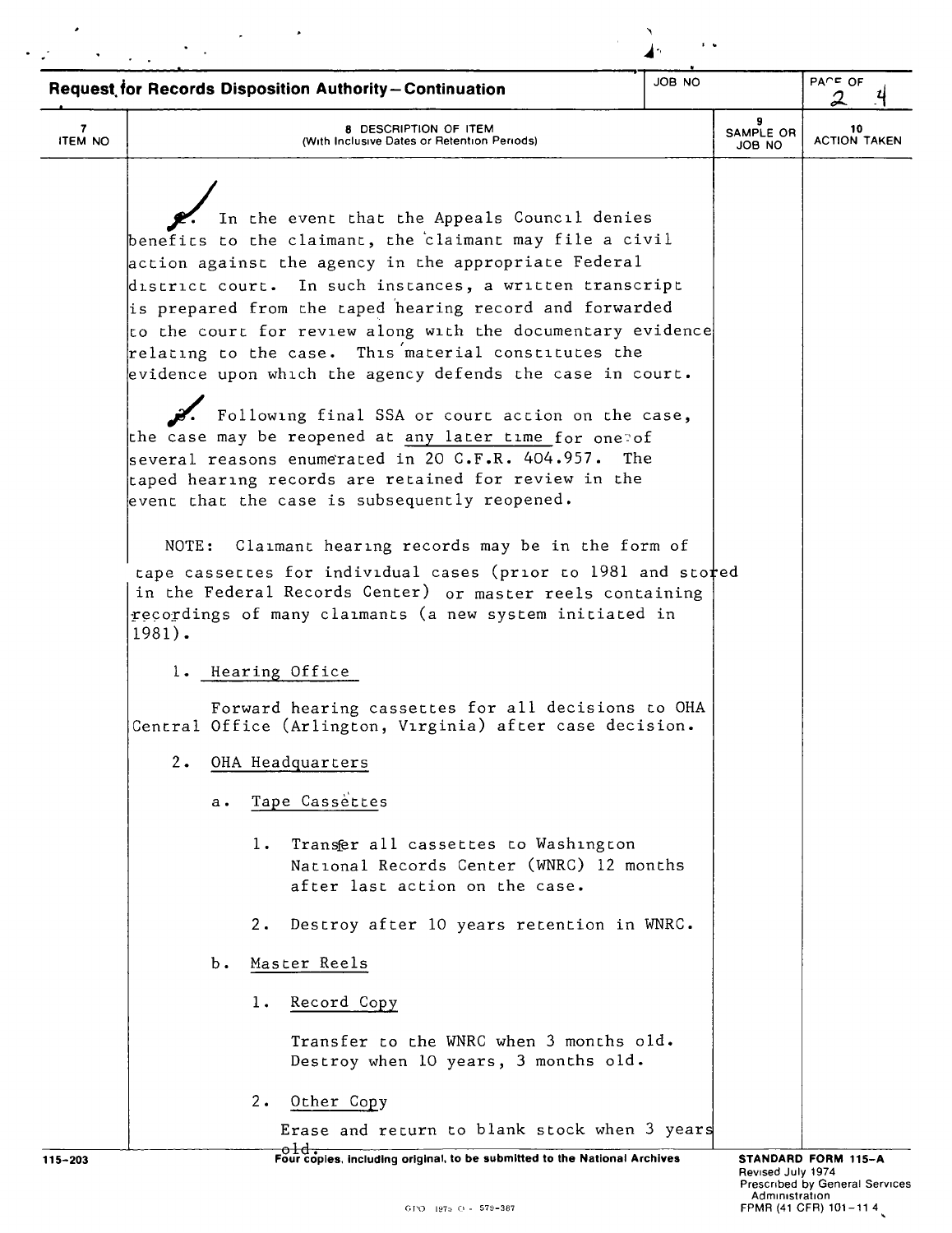| <b>Request for Records Disposition Authority-Continuation</b> |                                                                             | PAGE OF 4<br>5                                                                                                                                                                                                                                                                                                                                                                                                                                                                     |                                                                                                                                                                                                                                                                                                                                                                                                                                                                                                                                                                                                                                                                                                           |                                                             |
|---------------------------------------------------------------|-----------------------------------------------------------------------------|------------------------------------------------------------------------------------------------------------------------------------------------------------------------------------------------------------------------------------------------------------------------------------------------------------------------------------------------------------------------------------------------------------------------------------------------------------------------------------|-----------------------------------------------------------------------------------------------------------------------------------------------------------------------------------------------------------------------------------------------------------------------------------------------------------------------------------------------------------------------------------------------------------------------------------------------------------------------------------------------------------------------------------------------------------------------------------------------------------------------------------------------------------------------------------------------------------|-------------------------------------------------------------|
|                                                               | <b>8 DESCRIPTION OF ITEM</b><br>(With Inclusive Dates or Retention Periods) |                                                                                                                                                                                                                                                                                                                                                                                                                                                                                    | 9<br>SAMPLE OR<br>ON BOL                                                                                                                                                                                                                                                                                                                                                                                                                                                                                                                                                                                                                                                                                  | 10<br><b>ACTION TAKEN</b>                                   |
| а.<br>ь.<br>а.<br>Ъ.<br>$c$ .                                 |                                                                             |                                                                                                                                                                                                                                                                                                                                                                                                                                                                                    |                                                                                                                                                                                                                                                                                                                                                                                                                                                                                                                                                                                                                                                                                                           |                                                             |
|                                                               |                                                                             |                                                                                                                                                                                                                                                                                                                                                                                                                                                                                    |                                                                                                                                                                                                                                                                                                                                                                                                                                                                                                                                                                                                                                                                                                           |                                                             |
|                                                               |                                                                             | Administrative Records<br>Records created and maintained from AMSARS, a mass<br>packing lists; reference requests; and transcript<br>wise specified.<br>of Equipment.<br>Central Office<br>Destroy when 1 year old.<br>Hearing Office<br>Destroy when 1 year old.<br>2. Form SSA-2963, AMSARS Worksheet<br>Destroy when 1 year old.<br>Central Office<br>Destroy when 3 years old.<br>Regional Office<br>Destroy when 2 years old.<br>Hearing Offices<br>Destroy when 2 years old. | Automated Mass Storage and Retrieval System (AMSARS)<br>storage and retrieval system for rerecording of tape<br>cassettes from individual claimant hearings (see item A<br>above). The records consist of equipment maintenance<br>checklists; worksheets; defect investigation reports;<br>contractor defect reports. These records are used to<br>recording problems and packing instructions to hearing<br>offices; and request copies of taped hearing records.<br>Records are maintained by OHA headquarters unless other-<br>Specific forms or records, or their equivalents, include:<br>1. Form SSA-2962, AMSARS Check List A-Maintenance<br>3. Form SSA-2964, AMSARS Defect Investigation Report | control maintenance of cassette tape equipment; communicate |

**STANDARD FORM 115-A**  Revised July 1974<br>Prescribed by General Services<br>Administration<br>FPMR (41 CFR) 101-11 4